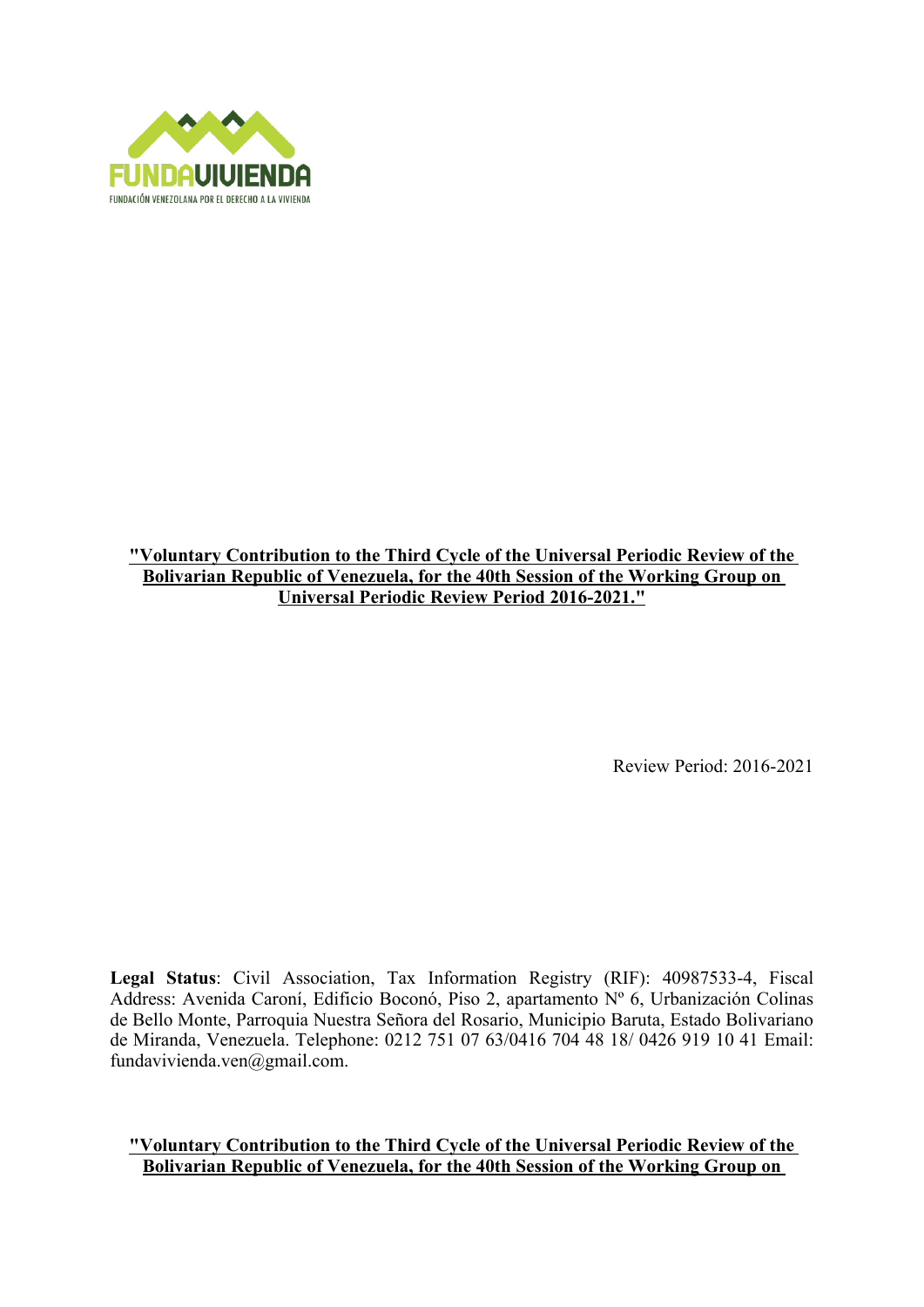# **Universal Periodic Review Period 2016-2021."**

1. The Venezuelan Foundation for the Right to Housing (Fundavivienda) is <sup>a</sup> non-governmental, non-profit civil organization, formed by human rights activists and activists of pro-housing organizations. Dedicated to the study, research, monitoring, defense and dissemination of human rights, with special emphasis on the right to housing, for having to his credit, <sup>a</sup> history of 16 years, as founders of the defunct Metropolitan Network of tenants (RMI). Through the RMI we were proponents and co-sponsors of the Law Against Forced Evictions of Housing, decree 8190, and the Law for the Regularization and Control of Housing Leases. We are members of the Coordinating Committee of the international platform International Alliance of Inhabitants (IAI). We have participated in conferences in the World Social Forums as speakers since 2009 and participated as speakers in the UN-Habitat 2009 events in Rio de Janeiro, in the 75th meeting and sessions of the World Urban Forum, as well as in the UN Habitat III 2016 events in Quito. We have also submitted Voluntary Contribution to the Second Cycle of the Universal Periodic Review of the Bolivarian Republic of Venezuela 2012-2016, to the Third Cycle of the Universal Periodic Review of the People's Republic of China, 2013-2018. We are currently part of the OCHA's Shelter and Supplies Cluster and are part of the Humanitarian Response Plan 2020-2021.

# **General Situation of Human Rights in Venezuela**

2. In order to review the 2016-2021 period, it is essential to situate the historical context in which we are transiting, which in <sup>a</sup> good part, gave rise to the current situation of human rights in Venezuela. Locating the year 2014 as <sup>a</sup> milestone of <sup>a</sup> before and after. Because Venezuela was subject to <sup>a</sup> series of sanctions imposed unilaterally by the United States and other countries, <sup>a</sup> set of sanctions aimed at economic, financial and commercial blockade, freezing of Venezuelan assets, funds, goods and properties abroad, which generated income for the country. All these actions produced <sup>a</sup> serious decrease in the national income, which has had an unfavorable impact on the economy. These actions have given rise to <sup>a</sup> series of economic imbalances that have had <sup>a</sup> serious impact on the lives of the country's citizens, especially affecting the set of Economic, Social and Cultural Rights.

3. As for the exercise as <sup>a</sup> human rights activist, it is necessary to mention the constant participation we have had within the National Human Rights Council, to whom we send complaints, proposals and recommendations, with constant follow-up by the National Human Rights Council.

### **Progress of the National Policy on housing construction and improvement**

4. In the context described above, the national housing policy has been maintained. The current public housing policy in Venezuela has had three objectives during the period: protection and encouragement through laws and decrees, the construction of an absolute number of new public housing units, and the encouragement of the participation of beneficiaries and communities in housing construction plans and policies.

5. The program called Gran Misión Vivienda Venezuela (Gmvv) is part of the public housing policy in Venezuela. This has been <sup>a</sup> plan designed to generate the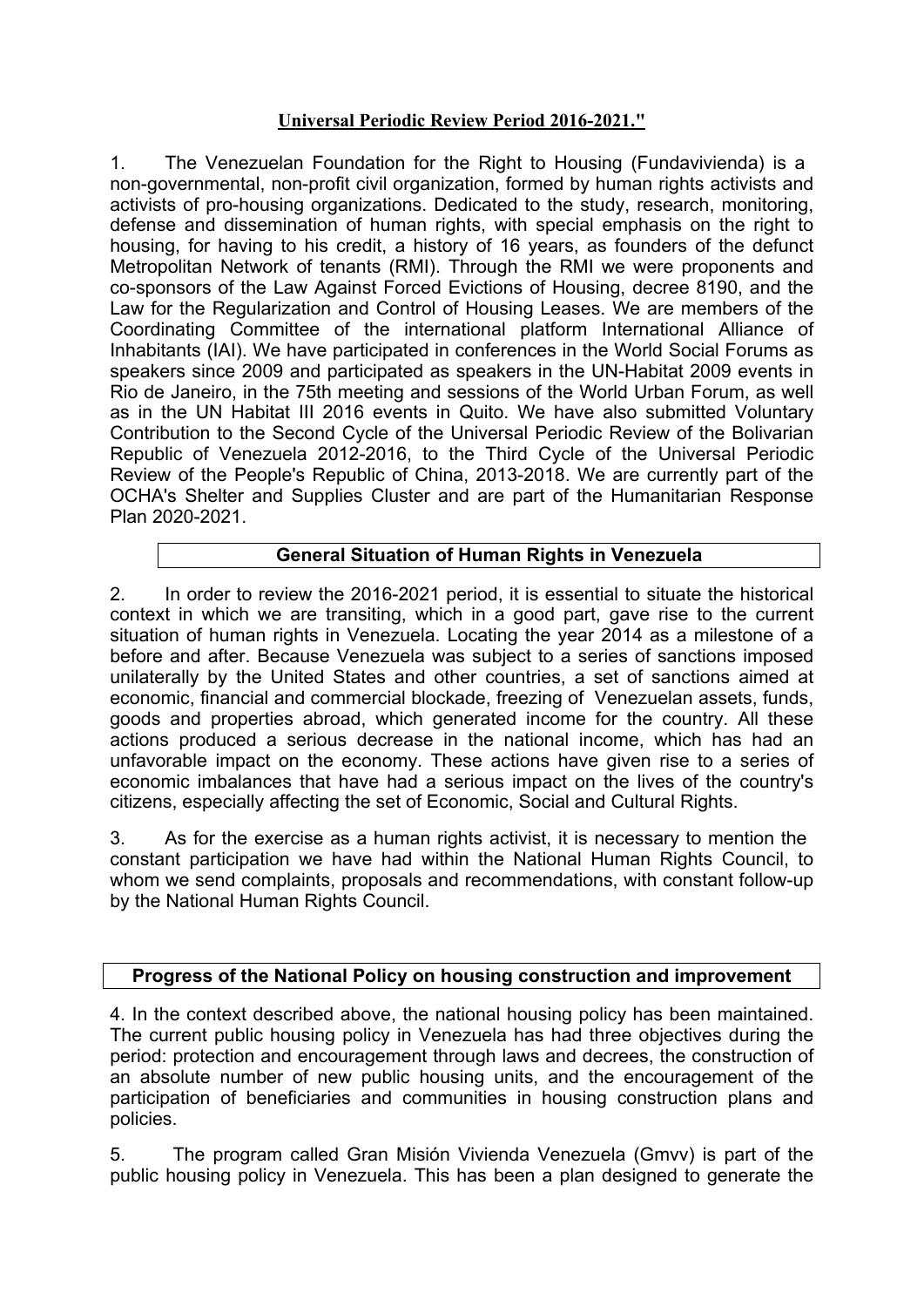articulation of the planning, execution and financing of housing, such as: land, materials and supplies, executing entities and financing, but with <sup>a</sup> more accentuated and leading integration of civil society organizations than in previous periods.

6. This program has established <sup>a</sup> method that has favored not only construction, but also social organization networks around housing as <sup>a</sup> need and as <sup>a</sup> right. Stimulating the appropriation by individuals of the concept of the "right to the city". encouraging participation in the adoption of decisions related to housing at the national and community levels.

7. As of the date of preparation of this report, 3.587.675 adequate housing units have been built and delivered to families residing in the national territory since the creation of the program. At present, the governing body has promoted the selfconstruction system, stimulating the organization led by the beneficiaries through <sup>a</sup> structure called "Movimiento Viviendo Venezolano" which groups more than 3,000 people.

8. Regarding the status of the adequate housing condition of these homes delivered, through the GMVV. FundaVivienda carried out an investigation entitled "Quality of the Housing of the Great Mission Housing Venezuela and its Impact on the Quality of Life of its Inhabitants", there <sup>a</sup> study was made on the quality of housing in relation to the Adequate Housing standards according to the UN and the impact on the quality of life of the participants based on the theory of operations, with visits and interviews with inhabitants in 2019, randomly chosen from the states of Miranda, Barinas and Caracas. The study showed that they are housing structures built under the parameters of Adequate Housing required by the UN, the beneficiaries previously did not have their own home and through this policy, they became owners of their home, stating that they had no fear of being harassed or evicted. , there was an improvement in the availability of basic and private services. There was <sup>a</sup> significant change in their lives, from living in vulnerable areas to stable and safe places.

9. Likewise, in terms of housing improvement, the housing renovation and community equipment program called Barrio Nuevo Barrio Tricolor, has renovated 1.498.455 homes since the beginning of the program.

10. In relation to the issue of legal security of tenure. There is <sup>a</sup> program aimed at the inhabitants of low-income areas, called the Urban Land Tenure Regularization Program, which provides title deeds for homes built on urban or peri-urban land. To date, 1.113.270 urban land titles have been delivered since the beginning of the program.

11. Regarding the defense against forced evictions, in the country there is <sup>a</sup> legal prohibition against arbitrary evictions, it is estimated that evictions have decreased by 90%. And those that have been attempted represent situations in which people have taken the law into their own hands and 97% have been stopped through civil society organizations and government agencies.

12. Public housing policies have resulted in <sup>a</sup> historic decrease in the number of deaths caused by the collapse of houses built in high-risk areas.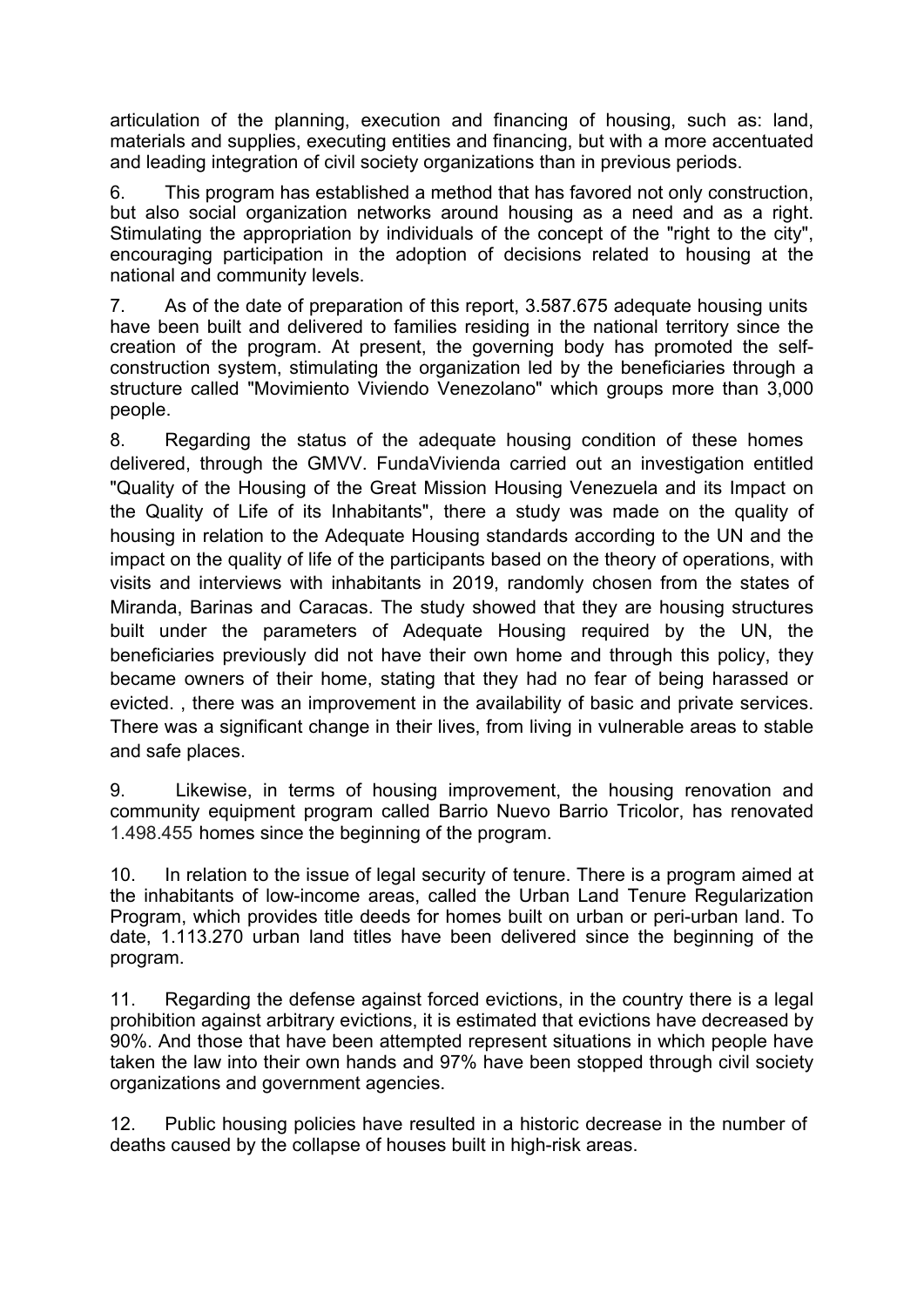13. During the 2016-2020 period, the protection of families against real estate fraud and usury is implemented, being almost fully controlled compared to previous periods.

14. In the year 2020 the COVID-19 pandemic appears in the world, the imbalance in the social field caused many countries in the world and especially Venezuela to take <sup>a</sup> series of measures to protect the population from the collateral effects of the pandemic, in the area of housing mainly the national government, on March 23 until September 1, 2020 suspended the payment of rental fees for commercial real estate affected by the cessation of activities and the suspension of rent to family housing, also the prohibition of evictions was ratified. These measures were extended consecutively. Resolution 023 dated April 1, 2020 issued by the Ministry of Housing and Habitat was also published, which establishes possible forms of payment to refinance overdue housing lease payments.

## **Challenges of the Bolivarian Republic of Venezuela in the area of the Right to Housing**

15. The right to adequate housing includes other rights such as the right to food, the right to health, the right to education, among others. In this context of the interdependence of human rights, it is important to point out once again that Venezuela has been subject to the application of unilateral coercive measures, economic, financial and commercial blockade by the USA, Canada, the European Union, Switzerland and Panama, the blockade has included an attack on the national currency (the bolivar) and PDVSA, the industry that generates the greatest income for the country. This situation against the Venezuelan economy has generated the deterioration of the real salary, contraction of production levels and insufficient spending and public investment. In addition, in 2020, Covid-19 appeared and was added to the factors explaining the drop in production.

16. In view of this scenario and in order to continue developing as <sup>a</sup> nation, it represents <sup>a</sup> challenge to deepen the development of alternative systems, such as traditional construction techniques with local means, self-construction by civil society organizations, in order to keep up the pace of housing construction in the midst of an economic and financial blockade.

### **Threats**

17. The Venezuelan State has been complying with the Right to Housing, what this organization considers <sup>a</sup> threat, is that if the system of blockades and affectation to the national economy persists, the percentage of houses to be built could decrease. Likewise, the attack on the national economy has brought as <sup>a</sup> consequence that houses delivered with the full enjoyment of potable water, gas, electricity, and transportation services, present <sup>a</sup> deficit in the provision of these services due to lack of investment in the maintenance systems.

### **Recommendations to the Bolivarian Republic of Venezuela.**